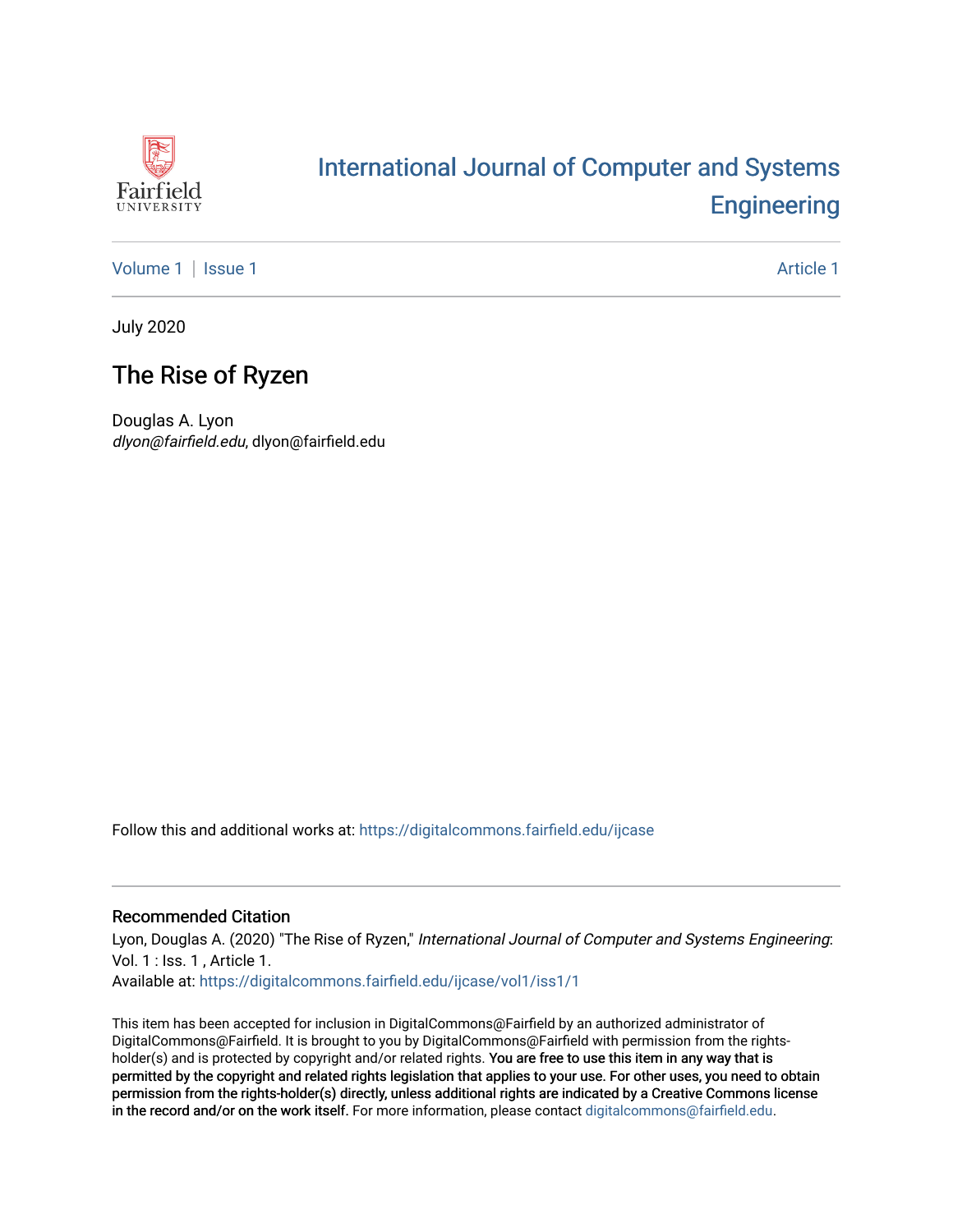

Online at <https://digitalcommons.fairfield.edu/ijcase/> Published by Fairfield University, **DigitalCommons@Fairfield** © **2020**

Vol. 1, No. 1, August 2020

# The Rise of Ryzen

### **By Douglas A. Lyon**

#### **Abstract**

AMD has moved from 23 to 32% desktop market share between Q2 and Q3 of 2019, while Intel has fallen from 76 to 68% during the same time period. This is clearly a zero-sum game, where a win for AMD is a loss for Intel.

This article offers an explanation for why AMD has been able to take market share away from Intel on the desktop [CPU]. Bottom line, it is all about the transistor budget and the design rule.

#### 1 INTRODUCTION

According to a report by CpuBenchmark.net, AMD has moved from 23 to 32% desktop market share between Q2 and Q3 of 2019, while Intel has fallen from 76 to 68% during the same time period [CPU].

How can we account for the rise of Ryzen (the AMD name for their CPU)?

In 2018, 259 million desktop computers were shipped around the world. In 2017, the average selling price of a PC was 629 U.S. dollars [STATISTA]. This works out to compute the total addressable market for desktops to be about \$162B USD per year.

Clearly, most CPUs are in the sub \$500 price range and AMD and Intel both have entries that are in the \$500 price range, so let's focus on that. The AMD and Intel \$500 CPUs have very different architectures and different approaches. AMD has a CPU called the Ryzen 9 3900x this is designed to compete with Intel Core i9-9900K. Cinebench shows AMD tends to win out in multithreaded performance with 12 cores and a 7 nm design rule with a FinFET implementation. The Intel i9-9900K has only 8 cores and is using a 14 nm design rule. AMDs' CPU has a 64 MB L3 cache while Intel has only 16 MB of L3 cache. For software that doesn't take it advantage of multiple cores and multiple threads (i.e. some games, etc.) 9900x dominates (by 10 to 15%) due to a higher clock speed. Intel has integrated graphics in the CPU. In addition, Intel has 15000 developers helping the software industry optimize for their CPU (this makes a big difference). This is a form of marketing that makes Intel hardware more supported. That is, Intel is in the trenches actively helping people support their hardware, and that makes a big difference. On the other hand, in terms of input/output, we have also seen the use of PCIE 4 for Ryzen vs Intel's PCIE 3 with twice the bandwidth in generation 4 PCIE.

The AMD 3900x consumes about 100 watts [TOM] and so does the Intel i9-9900k both run around 70 C during benchmarking.

A 7nm design rule has a clear advantage over a 14nm design rule. We can see this most clearly in the transistor budget. Sorry to say, Intel and AMD have not disclosed the number of transistors in the 3900x

**\_\_\_\_\_\_\_\_\_\_\_\_\_\_\_\_\_\_\_\_\_\_\_\_\_\_\_\_\_\_\_\_\_\_\_\_\_\_\_\_\_\_\_\_\_\_\_\_\_\_\_\_\_\_\_\_\_\_\_\_\_\_\_\_\_\_\_\_\_\_\_\_\_\_\_\_\_\_\_\_\_\_\_\_\_**